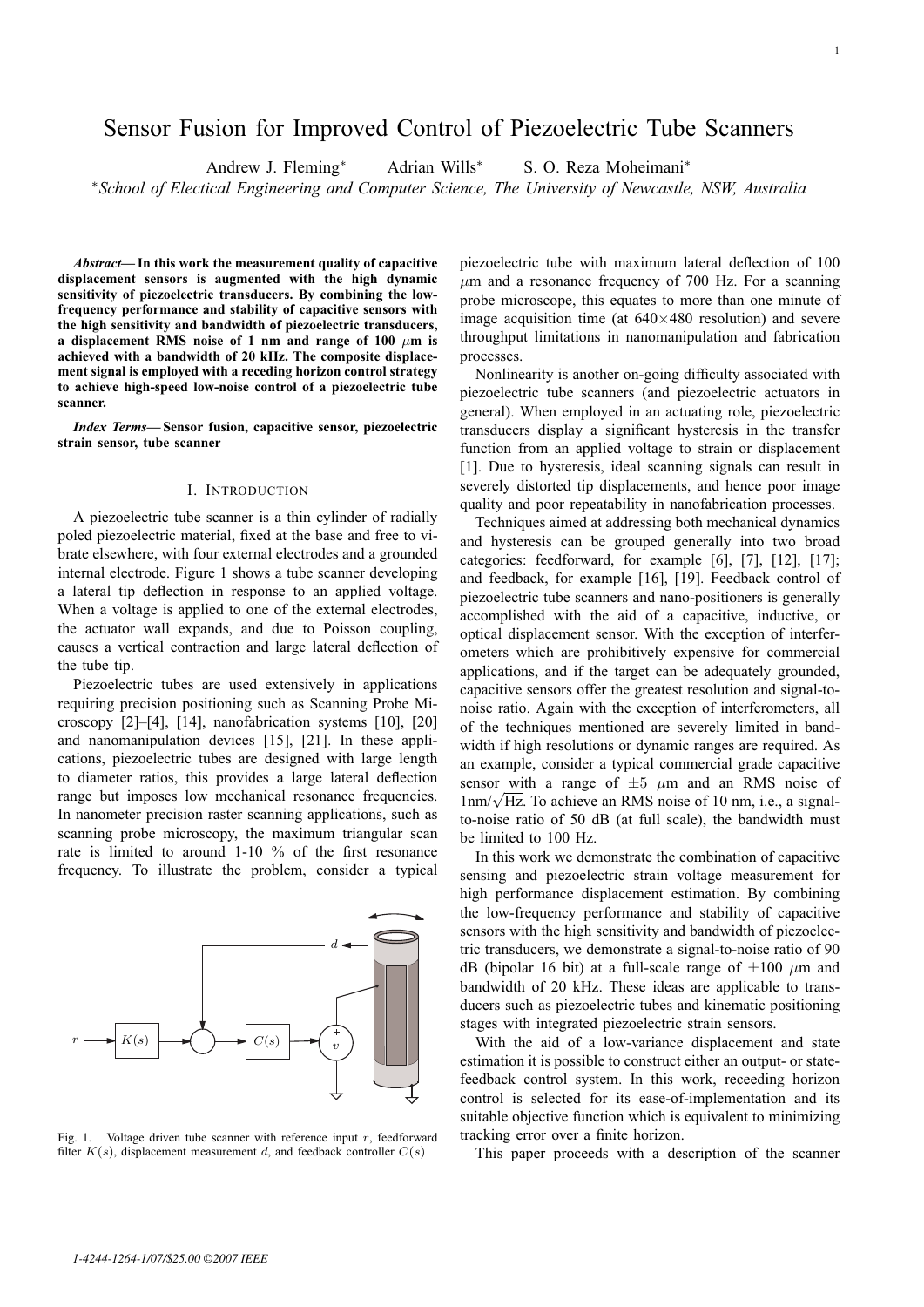

Fig. 2. The piezoelectric tube mounted inside an aluminium shield. The x-axis capacitive sensor is shown secured at right angles to a cube mounted onto the tube tip

apparatus in Section II, then a discussion of signal properties and displacement estimation in Section III. Receding horizon control is introduced in Section IV followed by experimental results in Section V.

## II. SCANNING APPARATUS

As pictured in Figure 2, the apparatus used in this work comprises a piezoelectric tube housed in a removable aluminium shield. A polished, hollow aluminium cube 8 mm square (1.5 g in mass) is glued to the tube tip to allow displacement measurements with an ADE Tech 4810 Gauging Module and 2804 capacitive sensor. The sensitivity of the capacitive sensor is 100 mV/ $\mu$ m over a range of  $\pm 100$  $\mu$ m and bandwidth of 10 kHz. During assembly, the shield serves as a jig to ensure the tube is both vertical and alligned in the same axis as the cube face and capacitive sensor head. Nylon grub screws secure the sensor heads after assembly.

The tube was manufactured by Boston PiezoOptics from high-density PZT-5H piezoceramic. Physical dimensions can be found in reference [9]. The electrodes are driven with an in-house  $\pm 200V$  charge amplifier [9]. Charge amplifiers have been shown to reduce hysteresis in piezoelectric tube scanners by 89%, see [8] and [9] for details.

The tip displacement frequency response, measured using an HP 35670A spectrum analyzer, is plotted in Figure 5. The free response has a first resonance at 850 Hz and a static sensitivity of 171 nm per volt. To evaluate performance robustness in the following sections, a worst case mass of 1.5 g is affixed to the top cube surface. The additional mass reduces the resonance frequency by 110 Hz or 13%.

#### III. SENSOR DESIGN

## *A. Signal Characteristics*

The available displacement signals: capacitive, piezoelectric, and simulated; are illustrated in Figure 3. The characteristics and statistical properties of each signal are discussed in the following.

**Simulated Displacement**  $y_m(s) = r(s)G(s)$ . The simulated displacement is the result of filtering the measured input r



Fig. 3. The signal path and additive noise from the applied voltage to the measured strain voltage and capacitive sensor output.

with a dynamic model of the scanner dynamics G. Controlling the simulated output  $y_m$  is equivalent to performing model-based feedforward control. The output  $y_m$  is subject to large uncertainties due to model mismatch, temperature variation and load changes. The sensitivity of  $G(s)$  should be periodically calibrated using the capacitive sensor.

**Capacitive Sensor**  $y_c$ . A capacitive sensor applies a highfrequency potential between two plates, the resulting current is proportional to capacitance and displacement. The displacement sensitivity is highly stable and largely invariant to temperature and environmental conditions; it is the most reliable measurement.

As shown in Figure 3, the displacement signal is the filtered sum of the true displacement  $d$  and additive white noise  $v_{nc}$ . As discussed in the introduction, a low-pass filter  $G_c$  provides an arbitrary resolution at the expense of bandwidth. The capacitive sensor provides an accurate method for callibration of the simulated model and strain measurement. Capacitive sensors are also excellent for recording system frequency responses, for example, the transfer function from an applied voltage to displacement. Multi-cycle swept-sine and averaged periodically excited FFT measurements are two statistically consistent methods for procuring system frequency response functions.

**Piezoelectric Strain Voltage**  $y_p$ . The piezoelectric strain voltage  $v_p$  is proportional to the strain  $\varepsilon$  and tip displacement d below the resonance frequency. The constant  $k_{\epsilon}$ , relating the piezoelectric strain voltage to tip deflection, is a function of the scanner geometry, material properties, and piezoelectric strain constant.

Due to the high source impedance, especially at low frequencies, care must be taken to avoid contamination by interference and loss due to parasitic capacitance and leakage. An acceptable solution is triaxial cable with the outer sheath grounded at the instrument case and connected to one terminal of the transducer. The inner conductor is connected to the transducers high-impedance terminal with an intermediate shield driven by a buffer stage to eliminate parasitic capacitance and leakage. The buffer should be a high transconductance FET or MOSFET common drain amplifier or FET input op amp.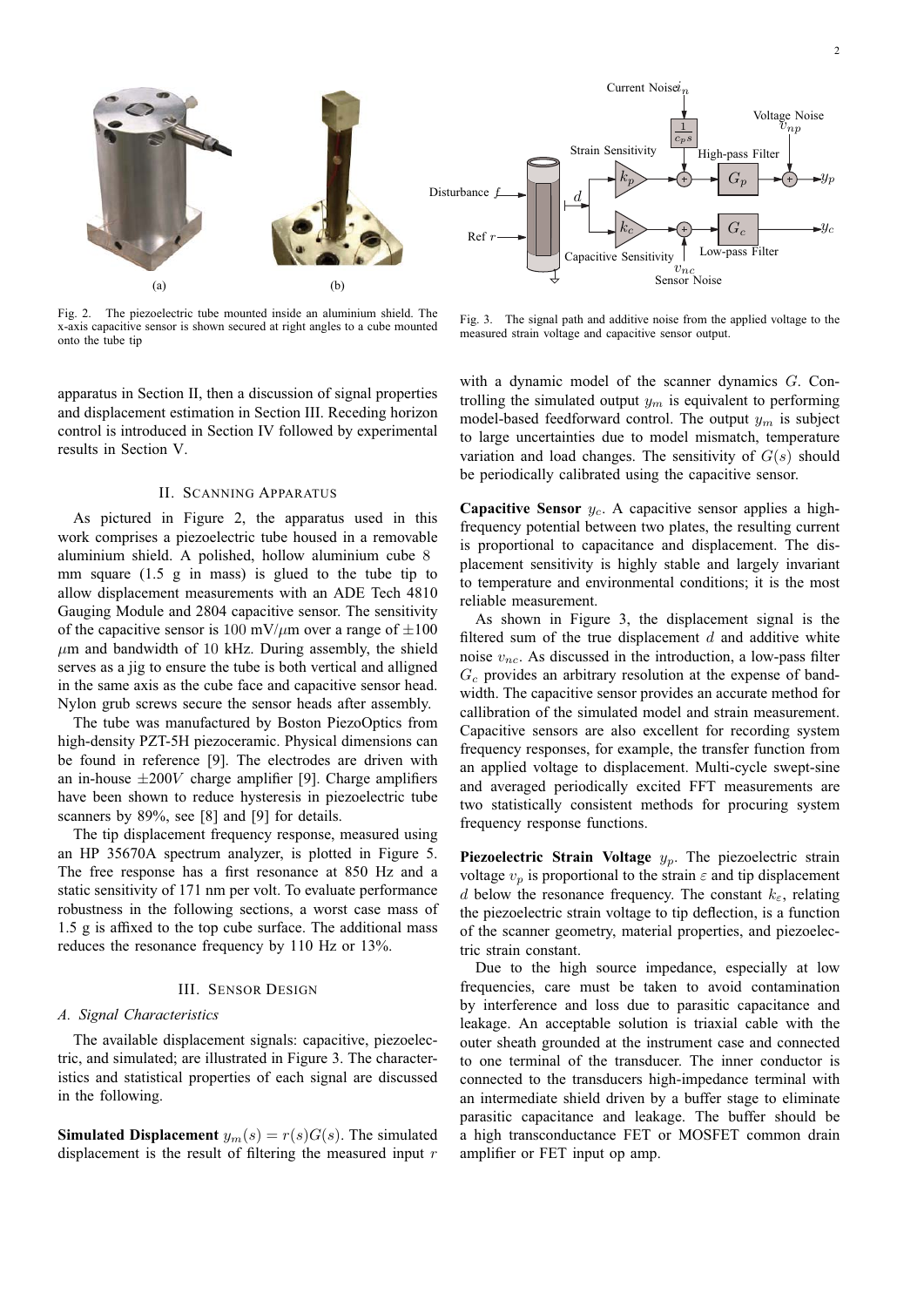

Fig. 4. A Kalman displacement estimator  $K$ . The displacement output matrix  $C(1,.)$  and feedthrough  $D(1,3)$  yield the estimated displacement  $\tilde{d}$ Fig. 4. A Kalman displacement estimator  $K$ . The displacement output matrix  $C(1,:)$  and feedthrough  $D(1,3)$  yield the estimated displacement  $\hat{d}$  from the optimal state estimation  $\hat{x}$ .  $f$  and  $i_n$  are the disturban from the optimal state estimation  $\hat{x}$ .  $f$  and  $i_n$  are the disturbance force and measurement noise-current, while  $d$ ,  $y_c$ , and  $y_p$  are the actual deflection, the capacitive sensor measurement, and the strain voltage measurement.

The transducer capacitance  $c_p$  together with the lumped dielectric leakage and external resistance  $r_p$  creates the firstorder high-pass filter

$$
G_p(s) = \frac{s}{s + \frac{1}{r_p c_p}}.\tag{1}
$$

The dominant noise processes  $v_{np}$  and  $i_n$  are the input voltage noise and current noise of the buffer stage respectively. Due to the high source impedance at frequencies below 1 kHz, buffer current noise is of the greatest concern. Although the true current noise filter is a leaky integrator  $\frac{1}{c_p s + 1/r_p}$  with breakpoint  $\omega = \frac{1}{r_p c_p}$ , it is approximated as a pure integrator  $\frac{1}{c_{p}s}$  as shown in Figure 3. The justification for this simplification is in the nature of the current noise density. Both the voltage and current noise density increase at lower frequencies with a first-order break-point of around 1 to 100 Hz. The low frequency increase in current noise density approximately cancels the integrator leakage yielding a white current noise density and pure integrator. Voltage noise is insignificant by comparison at low frequencies.

## *B. Kalman Sensor Fusion*

An automated choice of estimator is a linear observer or Kalman filter [5]. With the assumption of Gaussian distributed random disturbance and measurement noise, a Kalman filter provides the minimum variance state estimate.

Figure 4 illustrates the physical system (Figure 3) 'repackaged' as a system block diagram. The noise input  $v_{nc}$ has been approximated as pure measurement noise, this simplifies the design process with negligible error. The discretized system G described below incorporates all of the mechanical and electrical dynamics including noise filters, sensor dynamics, and amplifier dynamics.

$$
x_{t+1} = \mathbf{A}x_t + \mathbf{B} \begin{bmatrix} f \\ i_n \\ r \end{bmatrix}
$$
  

$$
\begin{bmatrix} d \\ y_c \\ y_p \end{bmatrix} = \mathbf{C}x_t + \mathbf{D} \begin{bmatrix} f \\ i_n \\ r \end{bmatrix}
$$
 (2)

where  $A, B, C$  and  $D$  are the system matrices of  $G$  procured, for example, by system identification or manipulation of the individual transfer functions. The Matlab function connect is useful for this purpose.

Based on the variance of the disturbance **Q** and measurement noise **R**, defined as

$$
\mathbf{Q} = E \left\{ \begin{bmatrix} f \\ i_n \end{bmatrix} \begin{bmatrix} f & i_n \end{bmatrix} \right\}
$$
\n
$$
\mathbf{R} = E \left\{ \begin{bmatrix} v_{nc} \\ v_{np} \end{bmatrix} \begin{bmatrix} v_{nc} & v_{np} \end{bmatrix} \right\},
$$
\nwhere  $u$  is the initial value of  $u$ .

a Kalman observer that minimizes

$$
J = \lim_{t \to \infty} E\left\{ \left[ x_t - \hat{x}_t \right] \left[ x_t - \hat{x}_t \right]' \right\}
$$
 (4)

can be found through the solution of an algebraic Ricatti equation [18]. The magnitude of **Q** and **R** expresses the relative confidence in the measured variables and defines the frequency regions where each signal is dominant. Note, as the noise  $i_n$  is integrated, the Kalman filter will always have zero sensitivity to constant error in the measured piezoelectric strain voltage, a desirable property.

#### *C. Estimator Variance Improvement*

In many applications the frequency dependent nature of the capacitive and strain signals can be exploited to significantly improve the displacement estimate. One particular method can be used in cases where the desired scan trajectory consists of a large low-frequency component and smaller high-frequency components, for example, a scanning probe microscope triangular scanning pattern.

In a 100  $\mu$ m, 10 Hz triangular scan, the majority of signal power lies in the first few harmonics. The input impedance of the piezoelectric strain voltage buffer can be dropped to a few hundred kΩs in order to increase the high-pass cutoff frequency to 100 Hz. Now the majority of low-frequency signal power, that would usually comprise 90% of the signal amplitude, has been reduced by 20 dB. This allows the strain voltage gain to be increased by a factor of 10 without worry of saturation, which affords an increase in dynamic range by 20 dB. The combination of low measurement noise associated with the piezoelectric strain voltage, and lowbandwidth of the capacitive sensor provides a displacement sensing technique with dynamic range and signal-to-noise ratio exceeding 16 bit or 90 dB.

The obvious disadvantage of this approach is that dynamic range is only improved so long as the fundamental frequency of the scan signal does not enter the bandwidth of the strain voltage measurement. If it were to, the size of the scan signal would be limited to one tenth its full scale range to avoid saturation.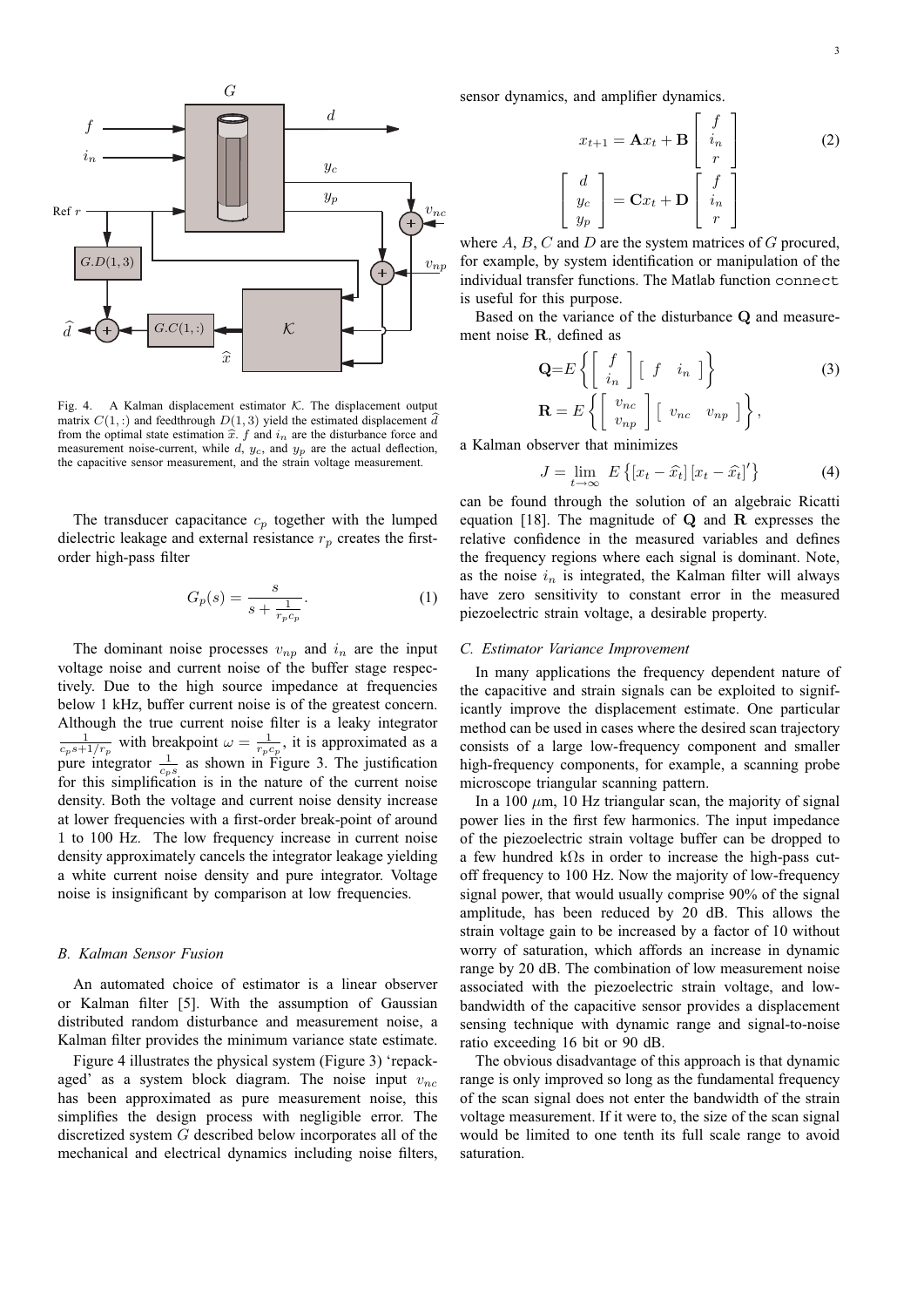## IV. RECEDING HORIZON CONTROL

The purpose of fusing the signals  $y_p$  and  $y_c$  is to obtain an estimate of the tube displacement  $\hat{d}$  over a wide bandwidth. With such an estimate, a controller is designed in this section using the receding horizon framework. The major benefits of receding horizon control are: 1) it is inherently discrete and straight-forward to implement in real-time; 2) only places a penalty on tracking error over a finite horizon time not infinity as in LQG; and 3) it allows simultaneous design of feedforward and feedback controllers.

Alternative controllers include almost any state- or outputfeedback controller (based on  $\hat{d}$ ). One simple controller that was also tested is a Positive Position Feedback controller [11] with FIR feedforward compensation.

A receding horizon control strategy results in the control law:

$$
u_t = K\bar{x}_t,\t\t(5)
$$

The receding horizon framework minimizes a cost function J in order to obtain the next control action  $u_{t+1}$ . Then at the next time interval, based on new measurements, the process is repeated again but this time generating  $u_{t+2}$ . While the cost function  $J$  can be quite general, for the purposes of this application we consider

$$
J(u_{t+1|t},...,u_{t+N|t}) \triangleq
$$
  

$$
\frac{1}{2} \sum_{k=1}^{N} ||\widehat{y}_{t+k|t} - r_{t+k}||_{Q}^{2} + ||u_{t+k|t} - u_{t+k-1|t}||_{S}^{2}.
$$
 (6)

In the above,  $\hat{y}_{t+k|t}$  is a prediction of the system output at some future time  $t + k$  based on measurements up to and including the current time t. The quadratic form  $||\hat{y}_{t+k}|$  –  $|r_{t+k}||_Q^2 \triangleq (\hat{y}_{t+k|t} - r_{t+k})^T Q(\hat{y}_{t+k|t} - r_{t+k})$  is included to penalize deviations of the predicted output from future referpenalize deviations of the predicted output from future reference values  $r_{t+k}$ . Furthermore, the notation  $u_{t+k|t}$  is used to highlight that these are future inputs based on information up to and including time t and  $||u_{t+k|t} - u_{t+k-1|t}||_S^2$  is included to penalize control movements.

Hence, at time  $t$  we can compute the optimal sequence of control movements  $\left\{ u_{t+1|t}^*, \ldots, u_{t+N|t}^* \right\}$  $\int$ via

$$
\begin{cases} u_{t+1|t}^*, \dots, u_{t+N|t}^* \end{cases} = \arg \min_{u_{t+1|t}, \dots, u_{t+N|t}} J(u_{t+1|t}, \dots, u_{t+N|t}), \tag{7}
$$

and then apply  $u_{t+1|t}^*$  at the next time interval  $t + 1$ .<br>In order to compute  $u^*$  we need to be able to

In order to compute  $u_{t+1|t}^*$ , we need to be able to predict the output  $y_{t+k}$  for  $k = 1, ..., N$ . To achieve this, we employ a state-space model and Kalman filter as discussed in section III-B. Due to page limitations, the remaining standard derivation of receding horizon control is omitted, but can be found in reference [22], or obtained by emailing the first author.

## V. EXPERIMENTAL RESULTS

Results are presented in the following that demonstrate the efficacy of sensor fusion and receding horizon control in dynamic positioning applications. As discussed in Section II, we consider two cases, one where the scanner is operated under nominal conditions, and another where a significant load is affixed to the tip.



Fig. 5. The open- and closed-loop scanner frequency response measured from the reference input to the tip displacement (in  $\mu$ m/V); open-loop (···), unloaded  $(-)$ , with 1.5 g compliant mass  $(-)$ .

In order to procure a model of the system  $G$  (Figure 4) the frequency response functions from  $r$  to all outputs were acquired with an HP 35670A spectrum analyzer. The displacement d was measured using a Polytec PI PSV300 laser vibrometer

The dynamics of G were obtained using a frequency domain system identification algorithm  $[13]$ <sup>1</sup>. The disturbance input  $f$  was chosen equivalent to  $r$ , and the dynamics due to  $i_n$  set as an integrator. The concatenated plant including disturbance inputs  $f$  and  $i_n$ , the reference input  $r$ , the measured and reference outputs  $y_c$ ,  $y_p$  and d, and the performance output  $z$ , was assembled using the Matlab function connect. As the control system is implemented digitally, a single delay is added to the reference input to account for conversion and processing delay.

The Matlab function kalman was used to design the Kalman estimator  $K$ . Due to the syntax of kalman, a new system is required with outputs  $y_c$  and  $y_p$ , and inputs reversed, i.e. r is the first input, followed by f and  $i_n$ . With  $Q = I$ , and

$$
R = \alpha \left[ \begin{array}{cc} 1 & 0 \\ 0 & E\{i_n\} \end{array} \right] \tag{8}
$$

the parameters  $\alpha$  and  $E\{i_n\}$  can be varied to express confidence in the measured variables and manipulate the frequency regions where  $y_c$  and  $y_p$  are dominant.

In order to compute the controller gain matrix  $K$  in Section IV, we need to specify the parameters  $N, Q, S$ . In this experiment  $N = 200$ ,  $Q = 0.1$  and  $S = 0.2$ .

The estimator and controller were implemented using the Real Time Workshop for Matlab and a dSpace DS1103 DSP prototyping system. The open- and closed-loop frequency responses, plotted in Figure 5, show a peak reduction of at least 24 dB in both the nominal and perturbed response.

<sup>&</sup>lt;sup>1</sup>An implementation of the multivariable frequency domain subspace algorithm by McKelvey et. al. [13] is available by contacting the first author.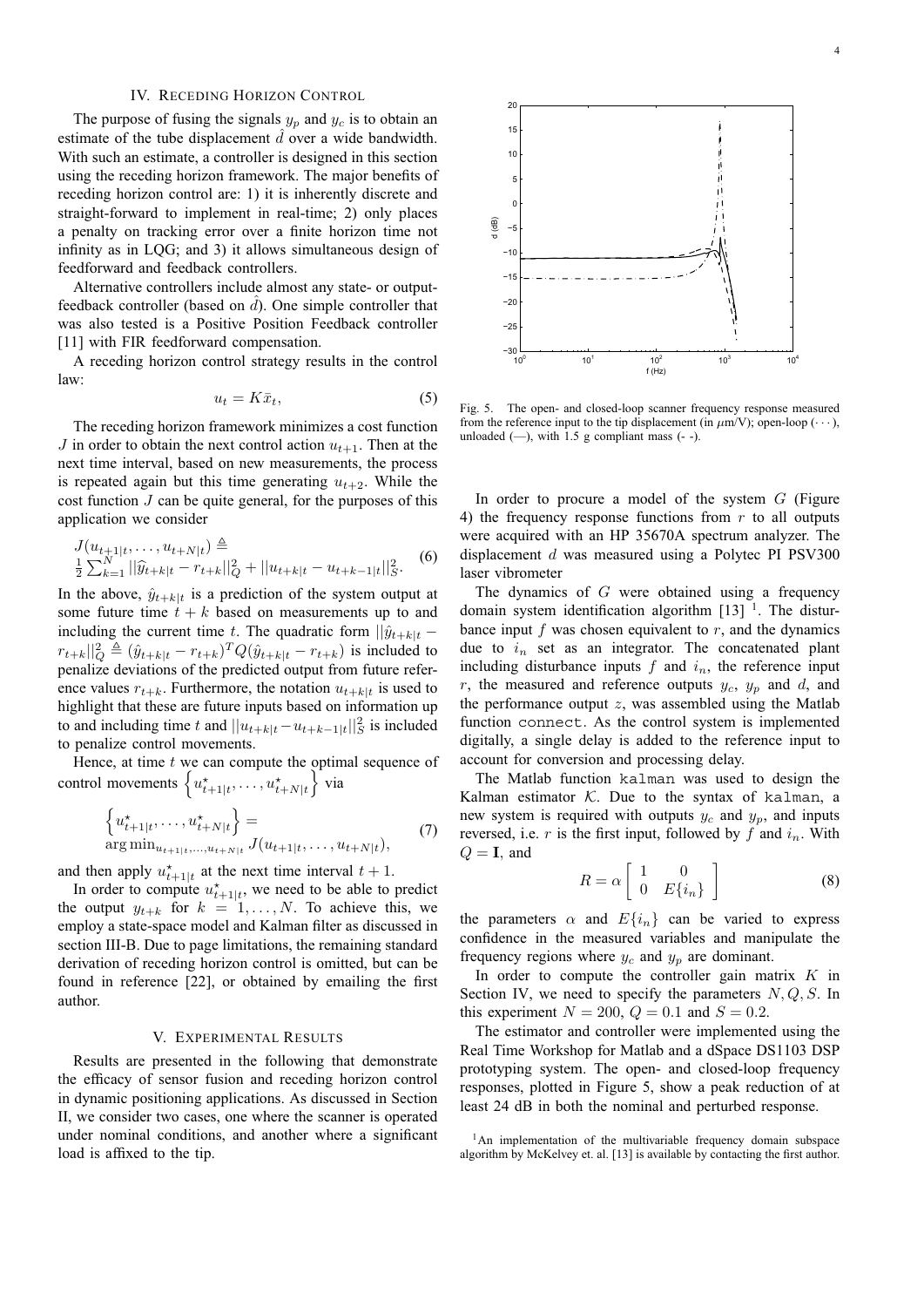

Fig. 6. A 3 Hz 120 nm closed-loop scan; capacitive sensor (top), estimator (bottom).



Fig. 7. A 50 Hz 1.6  $\mu$ m open-loop scan; capacitive sensor (top), estimator (bottom).

To evaluate the noise and dynamic performance in the time domain, we must consider a number of scenarios. A series of experiments are described below that evaluate the large-signal static and dynamic displacement accuracy, noiseperformance, and dynamic performance.

**Low Frequency, Small Amplitude** (Figure 6). In this experiment the scan amplitude is 120 nm, or 0.06 % of the capacitive sensor range. The capacitive sensor is approaching the limit of its dynamic range (16 bit, or 90 dB) and displays a significant noise component. In contrast, the estimated displacement shows no sign of quantization error and has an unfiltered RMS noise of approximately 1 nm (sampled at 40 kHz). The dynamic range, or the ratio of the largest to smallest signal that can be resolved at full bandwidth is approximately 100 dB. These figures are approximate (but conservative) as it is impossible to differentiate the measurement noise from mechanical disturbance.

**High Frequency, High Amplitude** (Open-loop Figure 7,



Fig. 8. A 50 Hz 1.6  $\mu$ m closed-loop scan; capacitive sensor (top), estimator (bottom).



Fig. 9. A 50 Hz 120 nm open-loop scan; capacitive sensor (top), estimator (bottom).

closed-loop Figure 8). In Figure 7, a 50 Hz 1.6  $\mu$ m scan is chosen that clearly excites the mechanical resonance with its 17th harmonic. Although this is a worst case scenario, it clearly illustrates the errors that usually occur on a smaller scale. A simple feedforward controller would effectively reduce this error by nine tenths or more without significantly distorting the scanning signal. In this experiment, where sensor noise is not significant, the controller successfully attenuates resonant dynamics by 24 dB.

**High Frequency, Low Amplitude** (Open-loop Figure 9, closed-loop Figure 10). In this experiment the control performance is examined at low amplitudes. It is clear from Figures 9 and 10 that the controller works effectively to reduce vibration even at low amplitudes. The excellent noise performance of the state estimate affords a high gain controller without significantly increasing measurement-noiseinduced displacement error.

**Performance Robustness** As can be ascertained from the nominal and perturbed closed-loop frequency response ,